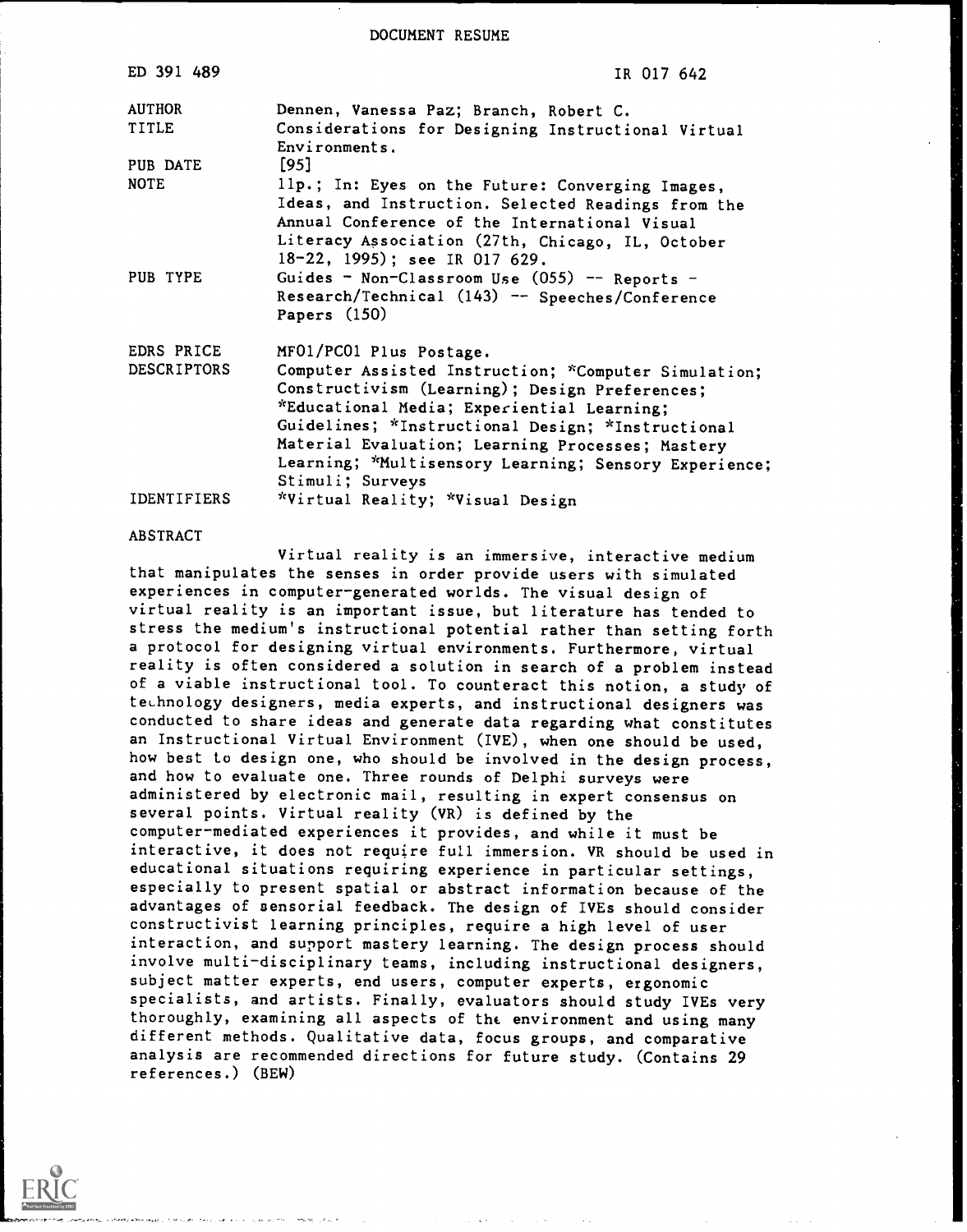U.S. DEPARTMENT OF EDUCATION Office ot Educattonel Research and Improvement EDUCATIONAL RESOURCES INFORMATION CENTER (ERIC)

- O This document has been reproduced as received from the person or organization originating it.
- O Minor changes have been made to improve reproduction quality

ED 391 489

 $ER$ <br> $RC17643$ 

Points of view or opinions stated in this document do not necessarily represent official OERI positron or policy

Alice D. Walker

TO THE EDUCATIONAL RESOURCES INFORMATION CENTER (ERIC)."

# Considerations For Designing Instructional Virtual Environments

## Vanessa Paz Dennen Robert C. Branch

Imagine floating among the planets, touching each of Saturn's rings as you count them, or pushing two molecules together in order to see their chemical reaction. Perhaps you could visit an archaeological dig in Egypt for the afternoon or drop in on a French village to practice your language skills. The scenes described above exemplify educational virtual reality (VR) experiences that could be created through the collaboration of instructional designers, computer scientists and media experts.

Virtual reality is an immersive, interactive medium that relies on computermediated manipulations of the visual, aural and tactile senses to provide users with simulated experiences in computer generated worlds. These virtual worlds may reflect either experts potentially real or fantasy settings.

The visual design of virtual reality, an image-oriented medium, is an important issue:. Virtual reality literature reflects both the instructional potential of the medium and the need for guidance in designing the visual interface. There is no current protocol for designing instructional virtual environments (IVE's). Nilan (1992) states that the current orientation of VR research and development toward the technology's ability to simulate accurately a physical environment suggests that VR is a solution looking for a problem. Steuer (1992) believes that existing VR research has neglected to provide an understanding of many aspects of the technology, including effects, design considerations, and aesthetics. To use VR successfully for achieving instructional goals there are still many aspects of the medium that we must explore.

Virtual reality's status as a new medium means that few people can claim to be experts in its specialized applications. Helsel (1992) sums up ihe current situation: "To date, the agenda for VR has been set by the computer science community. . . . Yet, education has a tremendous wealth of information and experience to bring to the VR curriculum" (p. 42). Thus we need the collaboration of those experts who are knowledgeable in specialized aspects of the medium to set the research and development agenda of instructional virtual environments.

A study of technology designers, media and instructional designers was conducted to share ideas and generate data regarding how the visual interface of IVE's should be designed to maximize the success of this educational medium. Participants were asked to comment on: (a) what constitutes an IVE; (b) when IVE's should be used; (c) design principles for constructing IVE's; (d) who should be involved in the IVE design process; and (e) how IVE's should be evaluated.

## Methodology

## Problem Statement

Virtual reality as an educational medium is a means to an end. It can be seen through an

101  $\overline{2}$ 

**LAGEY AVAILABLE**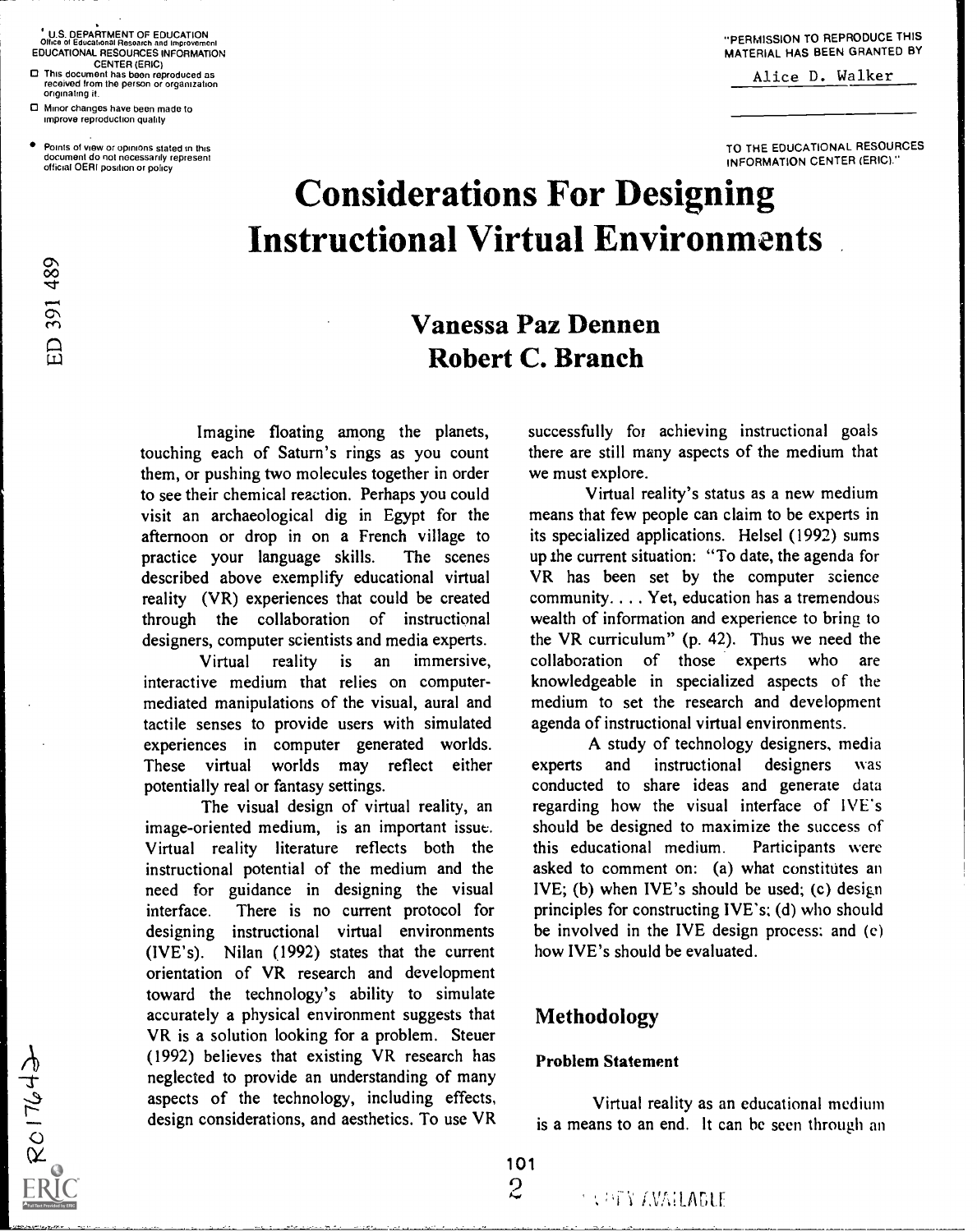input-process-output paradigm in which the initial input is data from the human user, the process determines and presents appropriate instructional content mediated by a computer engine, and the output is increased human knowledge. The current technological focus of VR has resulted in the notion that it is a solution in search of a problem rather than a tool in the instructional technologist's toolbox. Roblyer (1993) finds this approach problematic: "Without a clear vision, we have no hope of getting to where we want to go, and the lack of vision, as the prophets warn us, could prove fatal" (p. 34). Thus, a blueprint or conceptual framework consistent with the theories and practice of instructional design is needed to guide the future of virtual reality.

#### Research Questions

The general question for this study was, "What principles should be considered when designing instructional virtual environments<br>(IVE's)?" The specific research questions for The specific research questions for Delphi surveys. this study were:

- I. How do you define virtual reality?
- 2. How should virtual environments be designed to facilitate learning?
- 3. Who should be involved in the design of virtual reality, and what form should their involvement take?
- 4. How should educational virtual reality experiences be evaluated?

These questions were asked of participants in a modified Delphi study. The Delphi technique is a research method involving multiple surveys of a population. It is based on the adage "Two heads are better than one" (Dalkey, 1972, p. 15), with the objective of reaching group consensus on survey items.

The questions became more defined and new issues were raised during the Delphi process, which requested that respondents make statements related to the research questions in the first round and then reflects those responses in subsequent survey instruments. The questions

given here, then, served as an initial guide for the Delphi participants.

## **Participants**

Participants in this study represented three fields of research, instructional design, computer science and media. Instructional designers were chosen for their experience in designing instructional content. Computer scientists and media experts were chosen for their intimate knowledge how technology works and media design, respectively. Specific selection criteria required that participants be knowledgeable in one of these three fields as evidenced by their job positions, research, and educational backgrounds. Additional qualifications for all participants were access to and ability to use electronic mail through the Internet.

## Data Collection Procedures

This study involved three rounds of The first round generated predictions and statements pertaining to the four broad research questions. The second round generated participant ratings of their agreement with these statements. The third round attempted to reach group consensus on the ratings of these statements.

#### Description of Conditions

All participant communication was conducted solely through electronic mail. Contact was made by the researcher only, and was limited to the initial request for participation and messages pertaining to and including three rounds of surveys.

## Instruments

The Round One survey consisted of the four broad research questions developed from information generated by a literature review. Its intent was to elicit responses for use as survey items in succeeding data collection instruments.

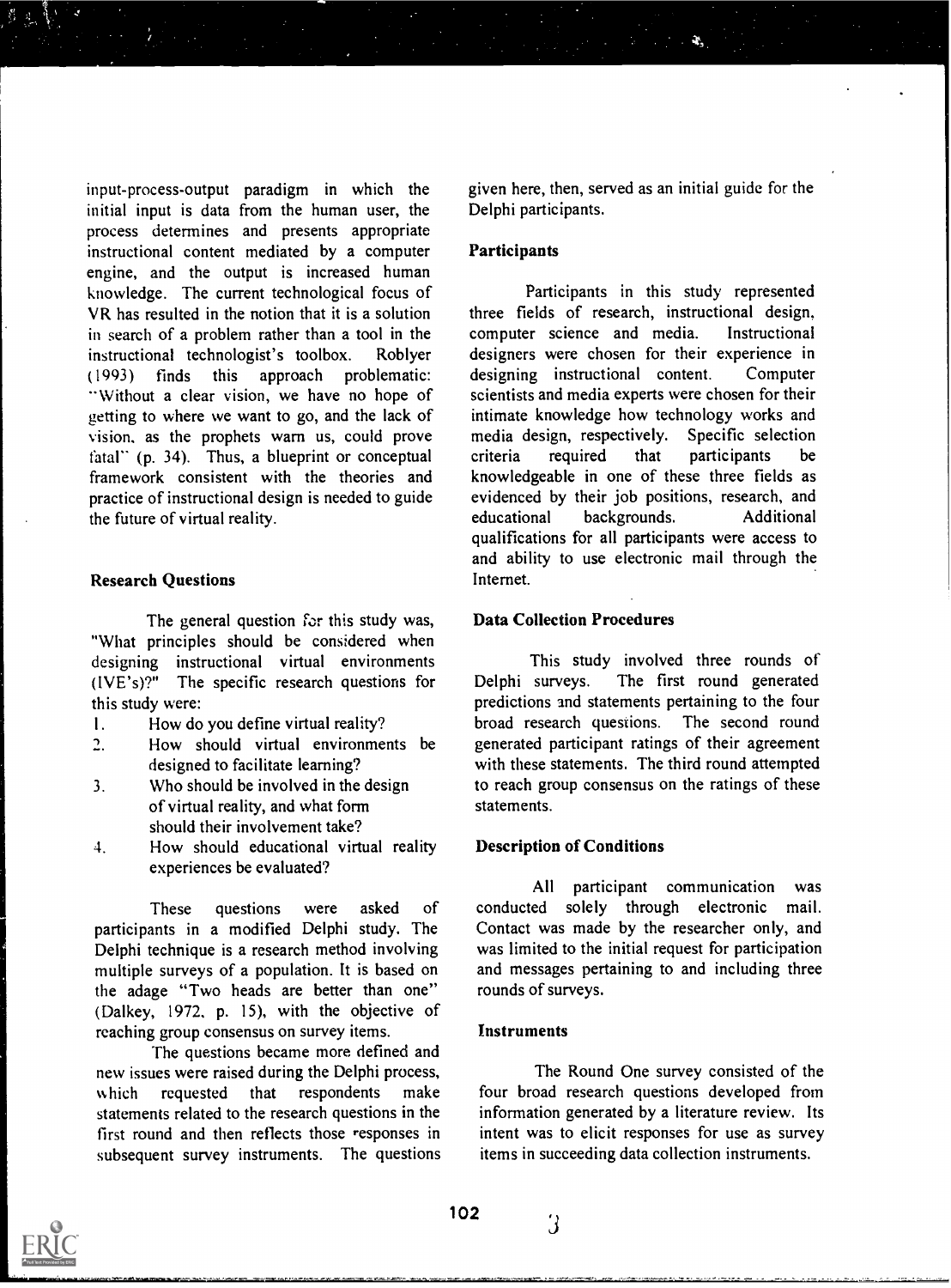The Round Two and Round Three surveys consisted of 97 items divided into five major sections:

- 1. Defining Virtual Reality (10 items)
- II. Using Virtual Reality In Education (14 items)
- How to Design Instructional Virtual III. Environments (19 items)
- IV. Who Should Design Instructional Virtual Environments (32 items)
- V. Evaluating Instructional Virtual Environments (22 items)

All of the Round Two and Three items were derived from responses to the Round One survey. Samples of Round Two and Three items from each of these survey parts are in Table I.

| <b>Survey</b> | <b>Sample Item</b>                                                                        |                    |
|---------------|-------------------------------------------------------------------------------------------|--------------------|
| Part          |                                                                                           | were               |
| I             | An element of VR is the interaction                                                       | mean,              |
|               | of human senses and computer<br>peripherals                                               | calcul<br>reality  |
|               | An element of VR is a computer<br>simulations in which the user<br>controls point of view | (Parts<br>each s   |
| $\mathbf{I}$  | VR should be used in education to<br>teach spatial information                            | possil<br>media    |
|               | VR should be used in education                                                            | wheth<br>group     |
| $\prod$       | only when cost effective                                                                  | $2.5)$ ,           |
|               | IVE's should be systematically<br>designed                                                | narro <sup>.</sup> |
|               | IVE's should be fully immersive                                                           |                    |
| IV            | IVE's should be designed by a team                                                        | their              |
|               | Instructional designers should be<br>involved in the design of IVE's                      | Thoso<br>either    |
| ٧             | IVE's should be evaluated to                                                              | $\alpha$ <         |
|               | determine evidence of learning                                                            | the d              |
|               | IVE's should be evaluated using                                                           | Items              |
|               | user observation                                                                          | (med:              |

## Table 1: Sample survey items

Participants were asked to rate each item on a given Likert scale. Part I, Defining Virtual Reality, contained definitions or parts of definitions and requested that participants indicate how these statements compare to their personal concepts of virtual reality, ranging from

"1" (Much broader) to "5" (Much narrower). Parts II - V asked participants to classify their feelings about statements according to the following scale, originally used by Holden and Wedman (1994):

- 1 Strongly disagree
- 2 Disagree
- 3 Disagree with reservation
- 4 Agree with reservation
- 5 Agree
- 6 Strongly agree

Respondents also were encouraged to add any comments they felt necessary to their responses.

## Data Analysis

Data generated by the final survey round were numerical ratings from Likert scales. The mean, median and quartile deviation again were calculated to determine definition of "virtual reality" (Part <sup>I</sup> only), importance of concept (Parts II - V only), and level of consensus for each survey item.

VR should be used in education whether or not the study group and field sub-The Part I responses rated elements of possible definitions of virtual reality. The median responses were used to determine groups felt a particular phrase broadly (median  $\geq$ 2.5), closely (median  $\leq$  2.5 and  $\geq$  3.5) or narrowly (median  $\ge$  3.5) applies to virtual reality.

IV IVE's should be designed by a team their level of agreements with certain phrases. IVE's should be evaluated using Items rated with solid agreement or disagreement Parts Il - V asked participants to provide Those items with which the study population either agreed or disagreed strongly (median  $>$  2 or < 5) were considered extremely important to the design of instructional virtual environments. (medians  $\leq 2$  and  $> 3$  or  $\leq 4$  and  $\geq 5$ ) were considered important. When reservations were expressed on either agreement or disagreement with a statement (median  $\leq 3$  and  $\geq 4$ ), that item was considered to be of negligible or uncertain importance to instructional virtual environments.

> Level of consensus was determined in accordance with the Delphi studies of Fahert (1979) and Holden and Wedman (1994). Using quartile deviation as the indicator, items were divided into those achieving high, moderate and



 $\frac{1}{4}$ <sup>103</sup>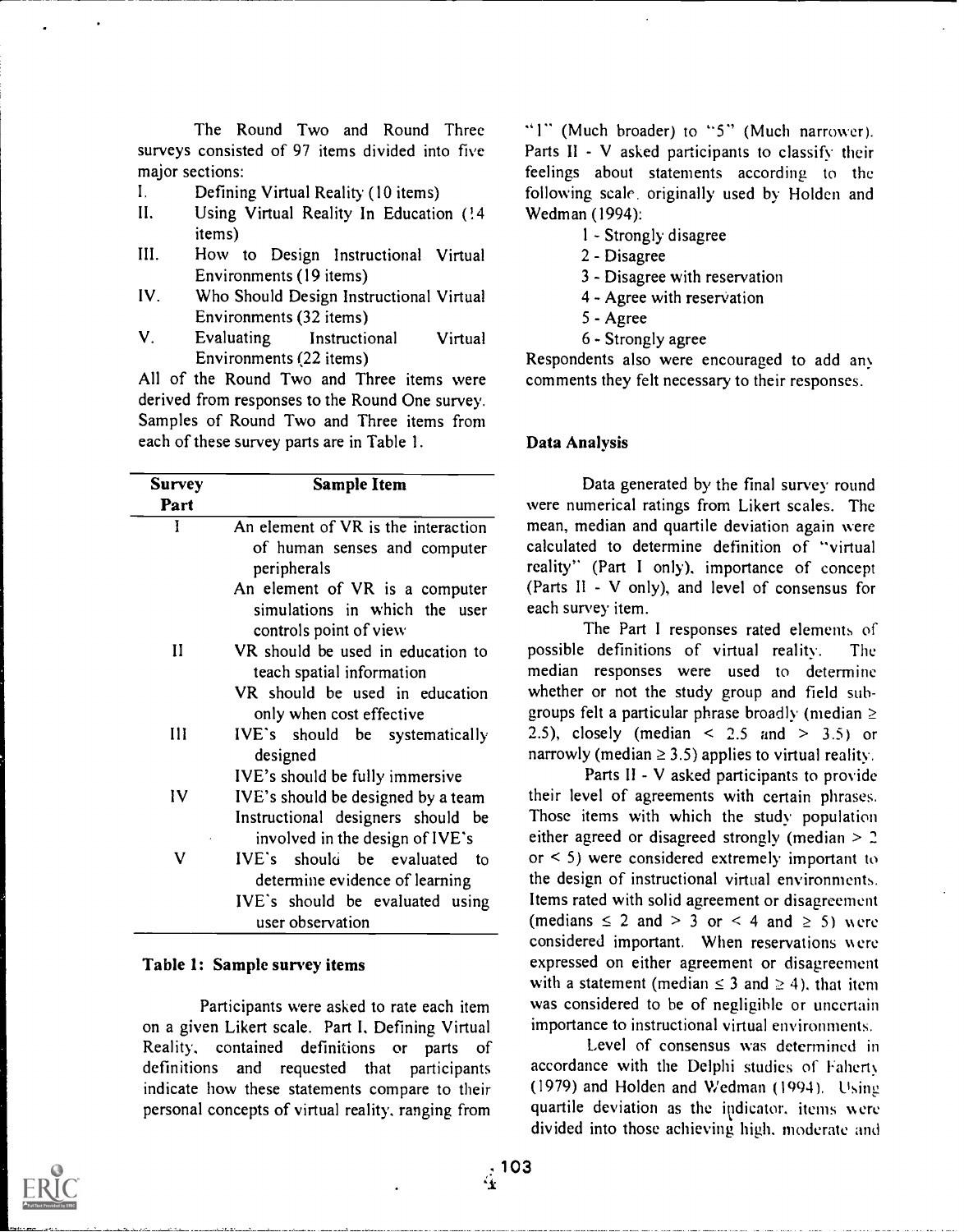low consensus. A statement was said to have achieved high consensus when the quartile deviation was  $\leq$  .50 for Part I and  $\leq$  .60 for Parts II - V or, in other words, when the deviation of responses in the interquartile range was less than<br>one point on the Likert scale. Moderate one point on the Likert scale. consensus was indicated by quartile deviations > .50 and  $\leq$  1.00 for Part I and  $>$  .60 and  $\leq$  1.00 for Parts II - V. When quartile deviation exceeded 1.00 in any survey part, the item was classified as low consensus.

## Results and Conclusions

The 97 items surveyed in five categories y ielded 65% items attaining a high level of consensus and 31% with a moderate level of consensus. From these items, a total of 14 a conclusions were made.

## Virtual Reality Definitions (Part I)

It was important to have survey  $\frac{1}{2}$  or an experiment of the interface. participants consider their own definitions of virtual reality for two reasons. First, it made each participant carefully consider properties and elements of the medium they were about to comment on in the rest of the study. Second, it provided a basis for understanding respondent ratings and comments on other survey items.

There were ten items in this section, of which five achieved high consensus, three achieved moderate consensus and two did not reach consensus. For most items the median ratings for all sub-groups fell within the range of one point. The study population did not find any of the given definitions too narrow, although definitions specifying only imaginary worlds and synthetic experiences were considered too broad.

The participants' definitions of virtual reality centered around computer simulations and<br>human-computer interfaces. The following human-computer interfaces. elements were considered additional parts of an appropriate definition: (a) involves the user in a realistic 3-D world, (b) exists on a continuum from marginal (computer desktop) to a full-

immersion alternate reality system, (c) user controls point of view, (d) user feels presence, and (e) user interaction is required in the form of direct object manipulation.

Two conclusions were drawn from the definition section of the survey:

I. Virtual reality is defined by the computer-mediated experiences that it provides for users.

2. Virtual reality, while interactive, does not require full immersion.

This first conclusion is significant because the term "virtual reality" often is used in reference to a certain hardware-software configuration (Heim, 1993). In this study, not one of the participants used specific equipment to describe the medium. Instead, their definitions were in agreement with Ferrington and Loge (1992) and Pimentel and Teixeira  $(1993)$ , who refer to VR as computer-mediated experience. respondents included different elements in their definitions, such as 3-D worlds and direct object manipulation, all agreed upon the basic necessity of an experience provided by a human computer The study population's strong agreement on this issue suggests that as the technology develops the definition of the medium<br>is becoming more conceptual and less is becoming more conceptual equipment-dependent.

The second conclusion addresses a key<br>of virtual environments. Immersion variable of virtual environments. exists on a continuum (Pimentel & Teixeira, 1993) and it is unclear from the literature exactly when the level of immersion is deep enough for the computer-mediated experience to cross over<br>from simulation to virtual reality. While from simulation to virtual reality. participants did not overtly address the location of this crossover point, they did agree that (a) immersion exists on a continuum from marginal to full, (b) mere computer simulation or<br>computer-mediated communication is not computer-mediated communication immersive enough to be considered virtual reality, and (c) full immersion and full sensorial stimulation are not essential to instructional virtual environments.

As a variable, immersion should be determined by need; not all IVE's will require the highest level to reach maximum efficacy. For example, an IVE designed to teach molecular



5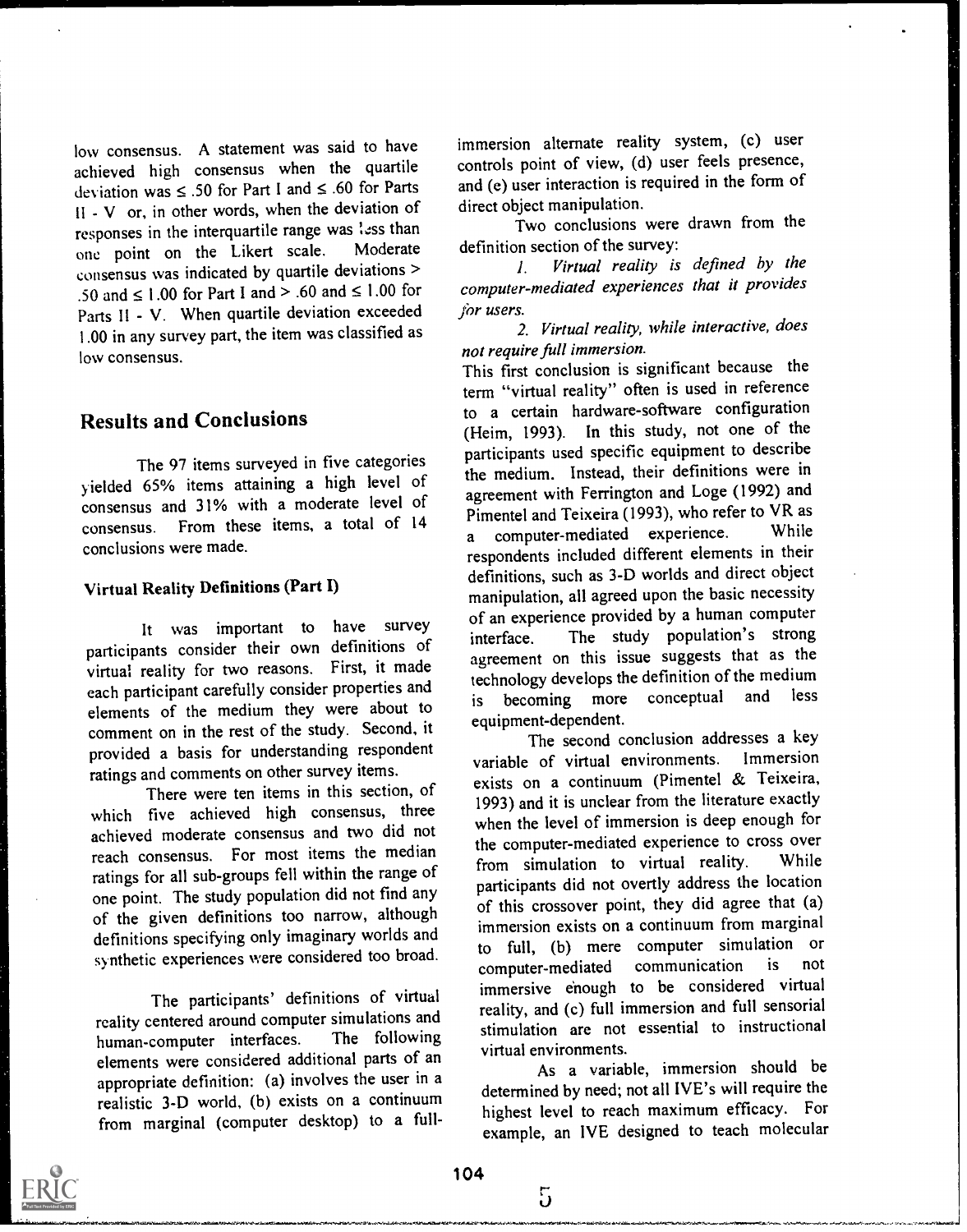docking would rely heavily on visual stimuli, but little on aural factors. Cost of production and use increases alongside level of immersion, and participants suggested that virtual reality should be used when cost effective. Inclusion of extensive aural stimuli in this example scenario might cost a significant amount without greatly increasing the efficacy of the environment. For these reasons IVE's should be evaluated carefully during the design phase to determine the immersion level that is appropriate to the content are needed. and context of the instruction.

## When to Use VR for Instruction (Part II)

This part of the survey contained 14 items with the consensus being high for eight items, moderate for five items and low for one item. For most items the median ratings for all sub-groups fell within the range of one point.

Overall, participants felt that VR is not a learning tool to be used in all situations; more specifically, they indicated that IVE's should be used for more than just gaining user attention and should be cost effective. This data resulted in the following conclusion:

3. Virtual reality is an appropriate medium for some educational situations. This .,tatement supports the writings and research of instructional designers and computer and media technologists, such as Ferrington and Loge because (1992), Fritz (1991), Helsel (1992), and McCluskey (1991). They propose VR as a useful instructional medium because of its imrnersive qualities and interactive nature; participants highlighted the same features in their ratings and comments, noting also that there  $are$  some situations in which VR might not be the best instructional medium. Lanier (1992) similarly finds in an interview with Frank Biocca about VR's future that there are some things students should be learning in the physical world rather than in instructional virtual environments.

Based on the conclusion that virtual reality is an appropriate instructional medium for some educational situations, other conclusions can be made. The data collected support the following statements about when VR should be used in education:

4. Virtual reality should he used in educational situations requiring experience in particular settings. This conclusion was based upon strong participant ratings for usage in the following situations: (a) when dangerous reallife scenarios are involved, (b) when a setting that would otherwise be inaccessible is involved, and (c) when detailed demonstrations or illustrations This finding supports Bricken (1990), who states that experience is the basis of the virtual reality learning process. Ferrington and Loge (1990) suggest VR as an excellent medium for learning about hostile environments and dangerous materials; Fritz (1991) similarly recommends it for medical and flight instruction. Helsel (1992) mentions using VR to visit a historical era. These examples all indicate that the technology's potential for experience-based learning is high.

5. Virtual reality should be used for presenting spatial or abstract information Participants rated both of these often-related areas highly. Virtual environments can remove the abstract nature of a topic and increase spatial understanding through sensorial stimuli. Abstract concepts are more easily learned when presented in a visual form (Krueger, 1991). Helsel (1992) and Regian, Shebilske and Monk (1992) support the use of imagery for learning of the brain's surerior visual Fritz (1991) discusses spatial opportunities, such as a dance training program in which the dancer is rewarded with pleasant music for correct moves and discordant sounds for incorrect ones. In all of these cases, the belief in sensorial feedback rather than just verbal presentation is strong.

## Design Philosophy and Features (Part III)

This section contained 19 items, 17 of which attained high consensus levels: the remaining two attained moderate consensus. Most items were rated important and the median responses for different sub-groups fell within a



b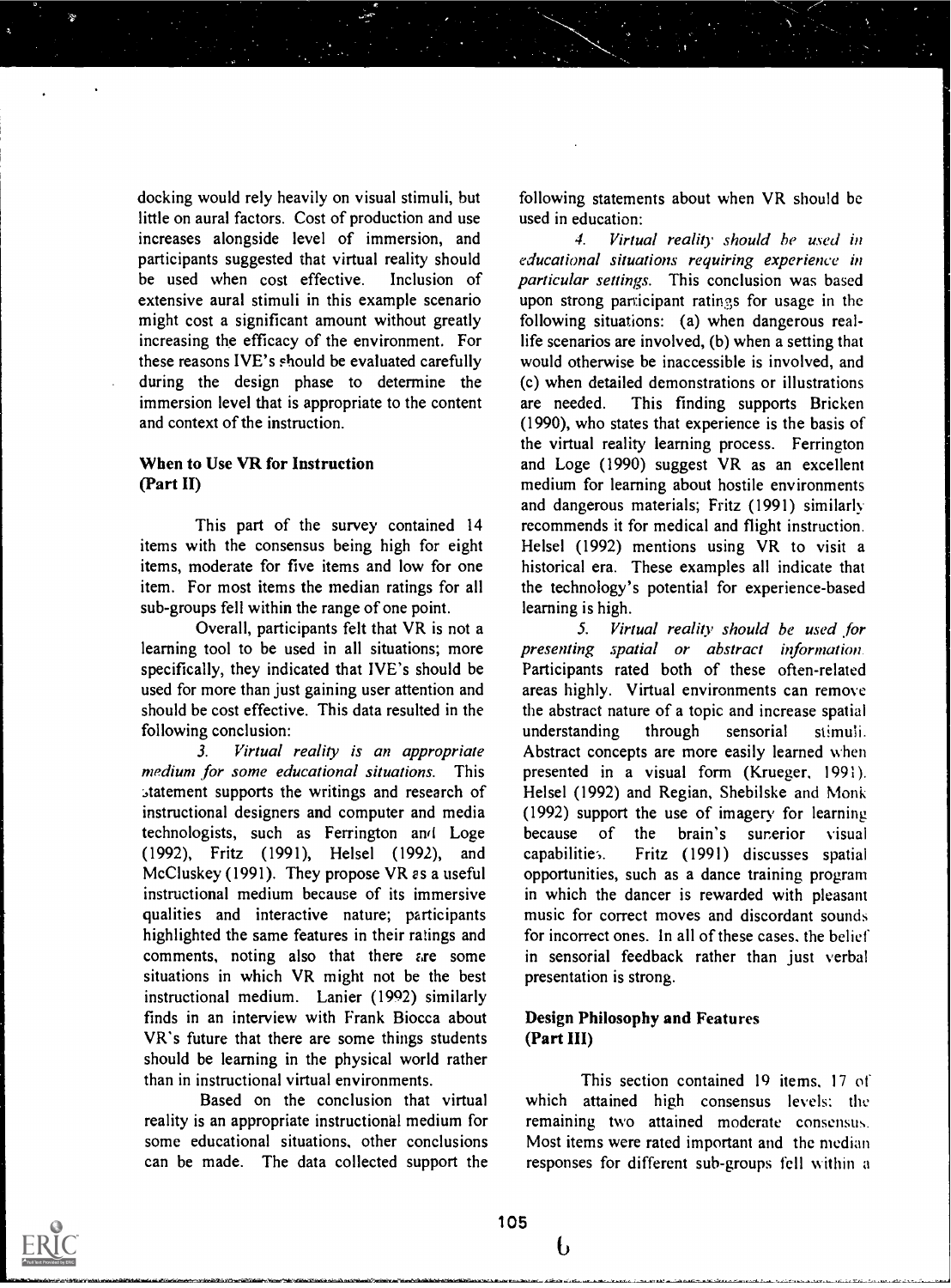one-point range except where noted in this section.

## Design Philosophy

Participants felt that a systematic,<br>
edesign process, with objective's iterative design process, with established from the beginning, was important. Responses further indicated that the IVE should provide learning in the context in which it is to be recalled. Isolating the concepts to be learned was considered appropriate when important contextual elements are retained. Respondet.,s did not feel that 1VE's should be designed necessarily according to the same principles as other media. Comments on this item noted that it may be too soon to tell whether or not such principles are relevant to IVE's and that we should not view VR as merely "an extension of the old technology."

Support for constructivist learning was rated important overall, but the sub-groups of the study, all of which attained high consensus, placed significantly varying levels of importance on this item. Instructional designers felt most strongly, with <sup>a</sup> median response of six; computer technologists felt most uncertain, with a median response of four.

Participant ratings on how the design process should be approached resulted in two conclusions:

6. Instructional virtual environments should be created according to the principles of instructional design. Systematic design, iteration and educational objectives were all considered important parts of the design process. Gagné, Briggs and Wager (1992) state that effective learning must be planned, with goals determined at the beginning. The iterative nature of instructional design is exemplified by Dick and Carey's (1990) model, which provides a continuous option to evaluate and then return to a previous design stage for revision. These principles are supported in the literature of virtual reality by Ferrington and Loge (1992) and Henderson (1991), who feel that motivated, wellconstructed virtual environments will provide the most useful learning tools.

7. The design of instructional virtual environments should consider constructivist learning principles. Participants were in support of environments that facilitate individual construction of meaning from presented stimuli. This item, along with respondents' suggested experience-based nature of virtual learning, shows the need to explore constructivism when designing instructional virtual worlds. Virtual reality researchers Bricken (1990) and Winn (1993) heavily support this claim. Lebow (1994) states that constructivist values can be used to guide the instructional design process, suggesting that the synergy of instructional design principles (Conclusion 6) and constructivism (Conclusion 7) will provide effective virtual learning experiences.

## Design Features

A virtual environment that allows users to see and correct their errors was considered very important. Other elements rated highly included (a) user-friendliness, (b) a high level of required user interaction, (c) built-in tools for interaction and exploration, (d) <sup>a</sup> way for teachers to enter and interact within the IVE, and (e) allowance for user experimentation and expression.

Providing users with the ability to change environment and object parameters fell at the bottom end of important design features. Comments indicated that this low rating was related not to the item's value as a design factor but rather conditions of its use. Participants felt that environment and object parameter changes should be permitted carefully, judiciously, and only when relevant to the learning experience.

Full immersion and full-sensorial stimulation were not considered essential to instructional virtual realities. In both cases, computer technologists were the sub-group most against mandating these elements. Participant remarks stated that they are variables which need to be addressed on a case-by-case basis, depending heavily on the instructional goal of the learning situation.

From these results, the following conclusions about design features have been made:

8. Instructional virtual environments should require a high level of user interaction.



 $\epsilon$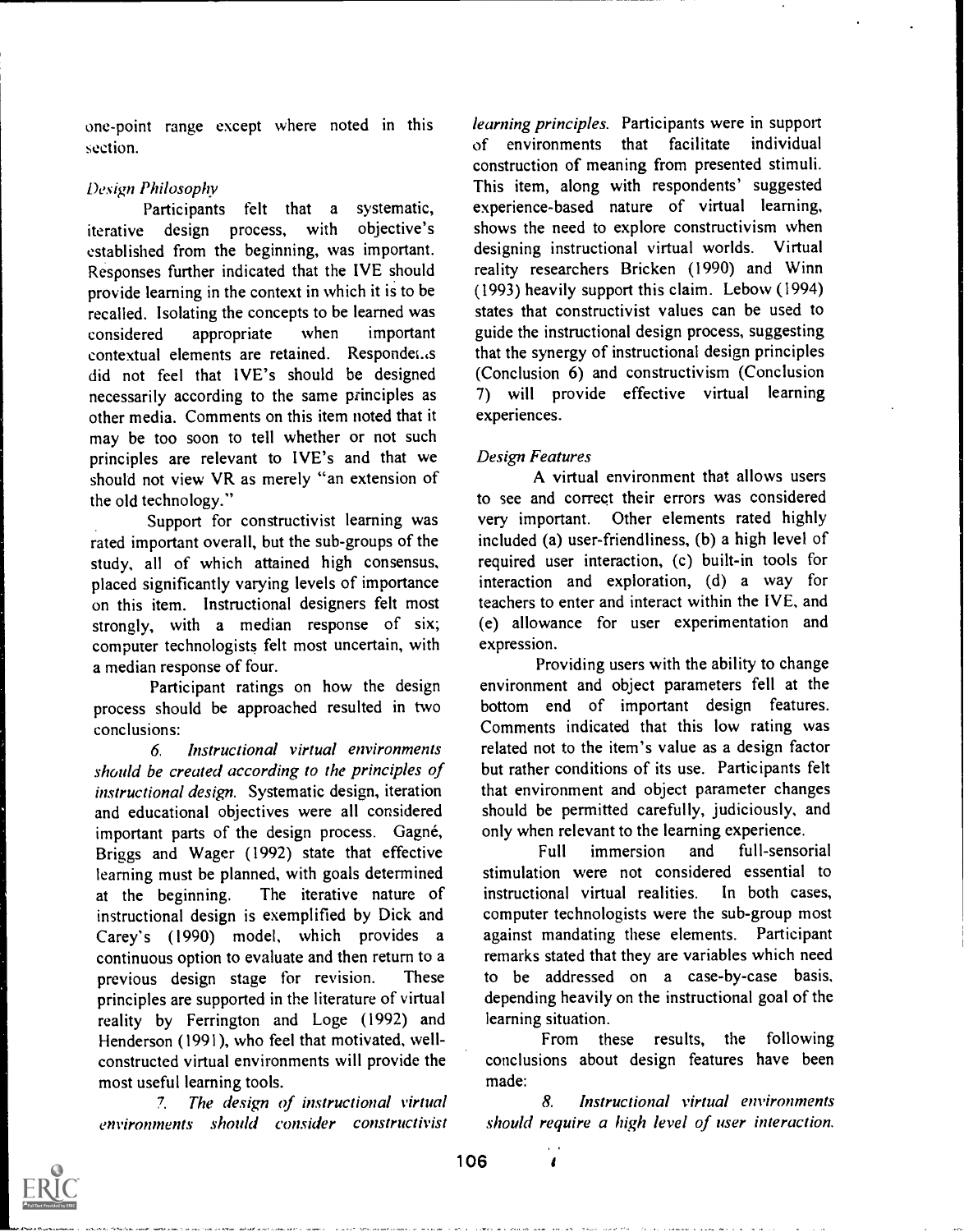This conclusion was based on participant indications that: (a) much interaction is desirable, (b) tools for interaction and exploration should be included in the virtual environment, (c) teachers should be able to communicate with students in the virtual environments, and (d) user experimentation should be encouraged within the virtual environment. Additional comments indicate that an IVE with a low level of interaction would not be taking full advantage of the medium. Interaction is cited by many researchers (Aukstakalnis & Blatner, 1992; Ferrington & Loge, 1992; Steuer, 1992) as an important part of virtual environments, with particular issues including navigation and user control (Pimentel & Teixeira, 1993). As a medium recommended for experience-based learning (Conclusion 4), virtual reality should not only permit but require users to maintain an active position.

9. Instructional virtual environments should svpport mastery learning. A potential feature of IVE's that was rated highly is a user feedback system that shows error and allows the user to keep trying until the correct response or performance is attained. Also considered important was the ability of a virtual environment to adjust to user needs through user- and taskcentered analysis. These items support mastery learning, as defined by Gagné et al. (1992), by allowing users the opportunity to learn from their mistakes until they accomplish the performance objective within an environment constructed to provide extra time, determine missing prerequisite skills and alter the example or approach to the material as needed.

## Virtual Environment Designers (Part IV)

This survey section, which asked what types of people should be involved in the design of IVE's and what their roles should entail, contained 32 items. Seventeen items attained high consensus levels, 14 were moderate, and one remained at a low consensus level. The responses of each sub-group were closely clustered around the overall median, except as noted within this section.

Team-based design, with members representing a broad spectrum of disciplines and having primarily educational aims, was considered important. Participants agreed that those who choose to get involved in IVE design should not let themselves be limited by the Instructional designers, subject matter experts and end-users were considered the most important members of a design team, followed by computer experts, ergonomic specialists and artists. The potential contributions of psychologists, investors and computer hackers were viewed as less necessary to the design process.

Participant indications that many skills and different types of input are required when designing IVE's led to the following conclusions:

10. Instructional virtual environments should be designed by multi-disciplinary teams.

11. Core members of an IVE design team should be instructional designers, subject matter experts and end-users. AND

12. Computer experts, ergonomic specialists and artists may have useful contributions to make to IVE design teams.

Helsel (1992) states that both educators and computer technologists have much to bring to VR design. It is common instructional design practice as well to include subject matter experts (SME's) and users at some point in the process (Dick & Carey, 1990). Pett and Grabinger (1991) suggest the addition of an instructional producer. or someone who has the production skills to Shrock (1991) cites a designer-SME-producer triad as the core of a design team.

All of these people have skills necessar to the design of instructional virtual environments. A core of designer-SME-users can examine closely the instructional content and context and evaluate its effectiveness. While Pett and Grabinger (1991) and Shrock (1991) both recommend having a team member with production skills, participants did not find such a person, in this case a computer expert, to be a necessary a member of the design team. Their comments, however, indicate that it may be a partially semantic issue. Many respondents noted that a computer expert would be necessary for

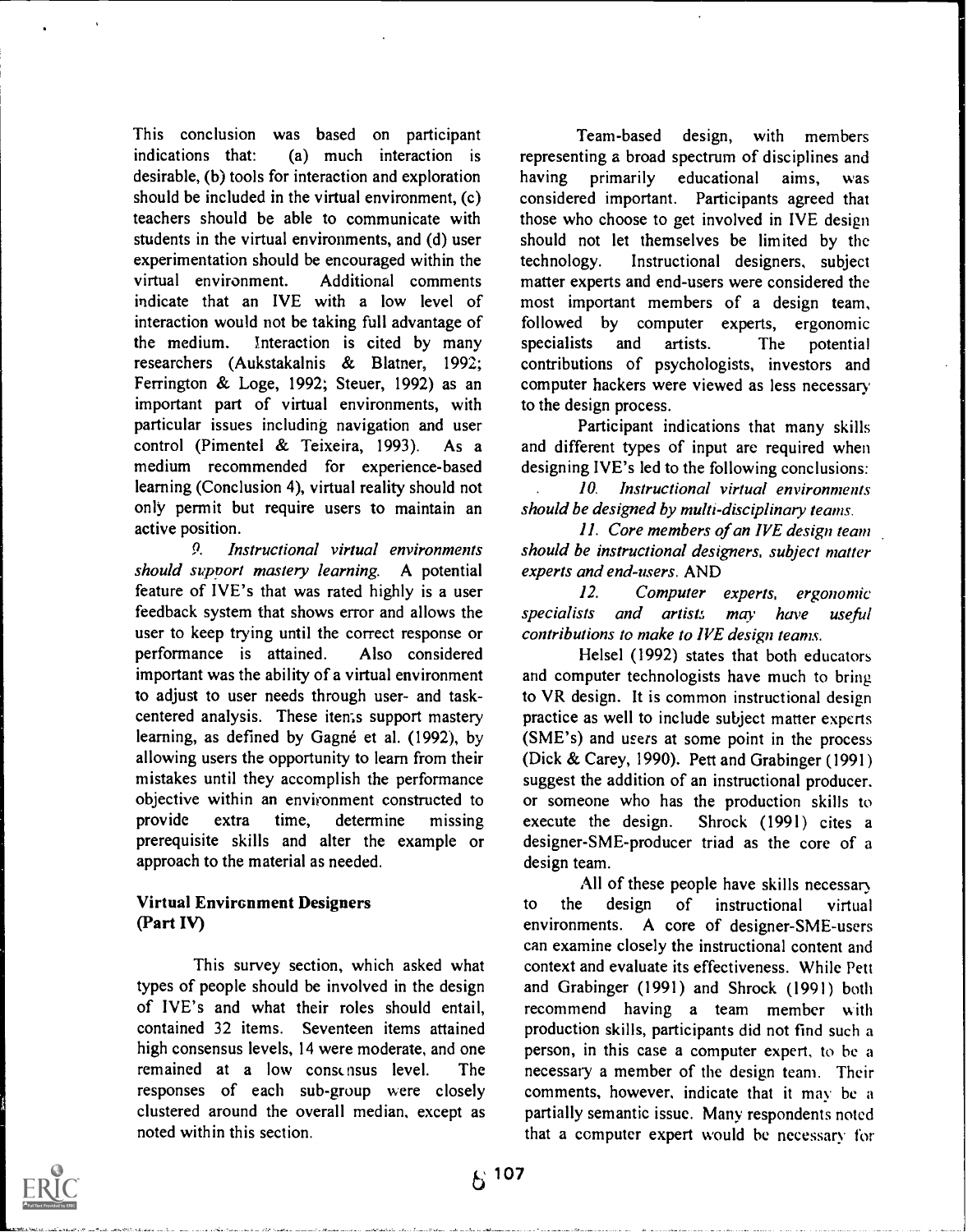execution of the project but should not assume primary responsibility for the initial conception of *instructional* or decisions on how learning should occur.

## Evaluating 1VE's (Part V)

This section of the study addressed two main issues: (a) what aspeccs of IVE's should be evaluated, and (b) with what methods they should be evaluated. Sixteen of the twenty-two survey items attained high consensus, with the remaining six reaching moderate levels. Overall results indicated that IVE's should be evaluated for many purposes and through many means. Median responses for all sub-groups were close to the study population medians, with instructional designers consistently rating items slightly higher than the median.

Twelve aspects of IVE's were potential ev<br>ended for evaluation in the Round One participants recommended for evaluation in the Round One survey. All were considered important evaluation foci by the participants, with the highest ratings being placed on studying an IVE's ability to facilitate learning and evidence of learning when an IVE is used.

The Round One survey resulted in ten suggestions for how IVE's should be evaluated. The only items not rated important were traditional evaluation methods and written exams. Participants stated that traditional methods may not be appropriate since they were designed for other media and therefore may not accurately measure the learning that takes place in an instructional virtual environment. Written exams were considered necessary for now, due to their prevalence in our society, but some participants felt there were better evaluation techniques that could be used.

The remaining eight evaluation methods were rated important, but many participants indicated that their response in favor of any one system did not mean that it should be the only one used. Those who commented on how IVE's should be evaluated expressed a belief that many methods should be used as each would produce different information.

Conclusions weie made about two aspects of IVE evaluation:

13. It is important to evaluate all facets virtual environments. Participants recommended looking at all aspects<br>of IVE's to determine their success. These of IVE's to determine their success. aspects include user performance, user perception of IVE, and cost effectiveness. This finding is in agreement with many virtual reality scholars. For example, Auld and Pantelidis (1994) suggest evaluating cost, feasibility in a school setting and educational value. Scriven (1991) embraces the notion that evaluations can be conducted in a multitude of ways for a multitude of purposes. Particularly in light of this technology's y outh, it follows that extensive evaluation of every aspect and application is in order.

14. Instructional virtual environments should be studied using many evaluation methods. As a natural progression from the many potential evaluation purposes (Conclusion 13),<br>participants indicated the importance of indicated the importance of numerous evaluation methods. While responses tended to eschew traditional methods such as written tests in favor of observation and interaction-based evaluations, comments indicated that any method is better than none at all and that each method will have its own merits due to the different types of information it will generate. This finding has support in evaluation scholarship (Scriven, 1991) as well as in instructional design (Gagné et al., 1992). Ferrington and Loge (1992) suggest evaluation of student learning in a virtual environment through observations, interviews, personal reflection or user data generated by the environment. Virtual environments to date have been evaluated through such methods as user performance (Regian et. al, 1992), observation (Pimentel & Blau, 1994), and survey (Osberg, 1992).

## Recommendations for Future Research

As is often the case with research, for each conclusion that was made many new research paths were uncovered. There are several recommendations that can be made for the directions of future studies.

 $\overline{U}$ 

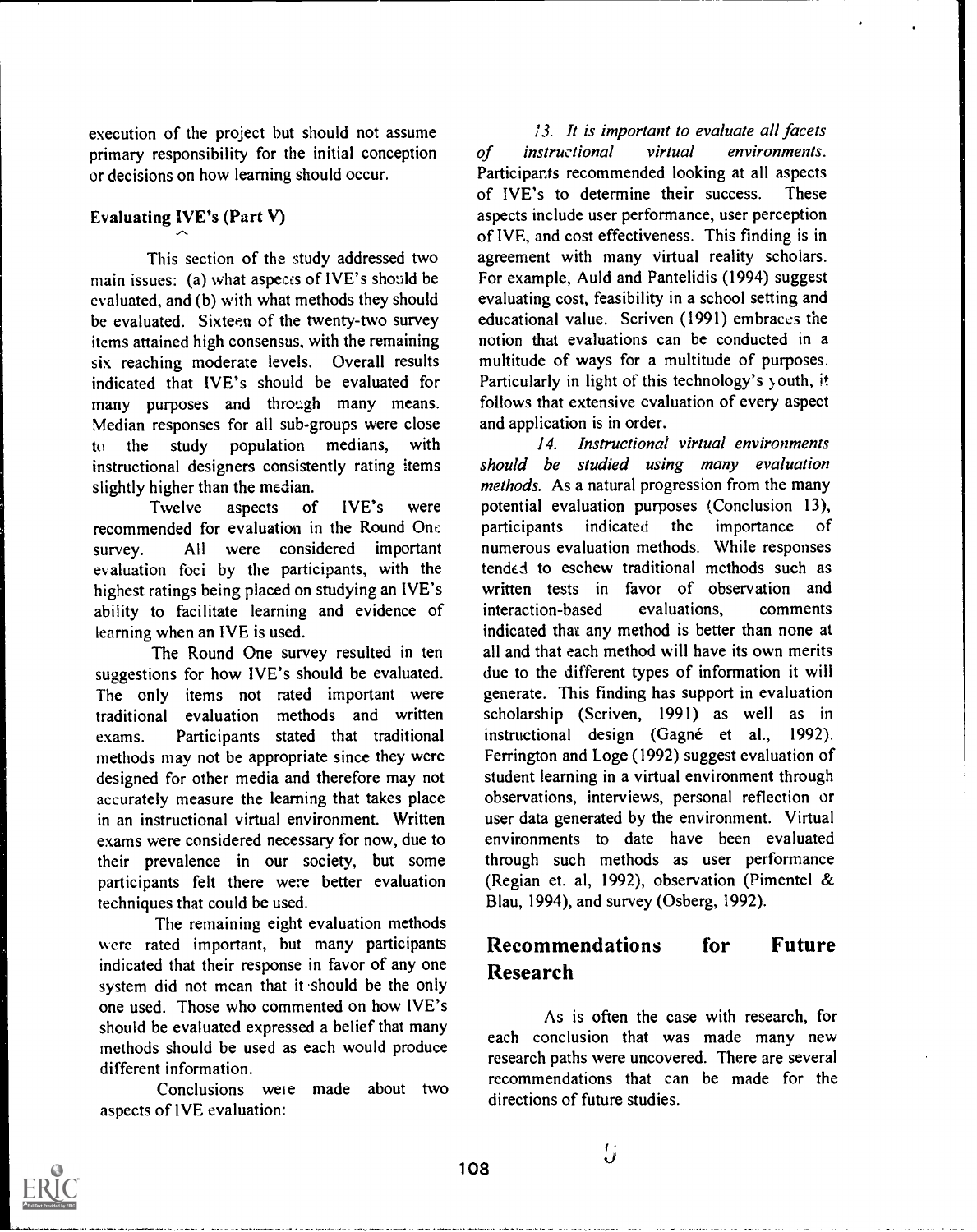This study began with very broad research questions and, through the Delphi process, narrowed large issues into somewhat smaller ones. However, there is still a great deal of room for each survey item to be explored in depth. Much of what needs to be done is collaborative in nature; ideas need to be shared and built upon, until a well-functioning systems evolves.

The following are suggestions for types of future studies:

1. A collection of qualitative data, through interviews or long answer survey instruments, from field experts on small, specific topics within IVE design. Topics that could be explored in this way include the roles and tasks Ellis, S. R. of specific design team members, how interfaces for teacher-student interactions within IVE's should be designed, and efficacy of different evaluation methods.

2. A focus group of various field experts, which would permit the free and immediate exchange of ideas, upon which new research avenues could be discovered. This type of study could generate a great deal of qualitative data as well as further the research of the focus group members through ideas gained in the collaborative process.

3. A comparison study from observations of users within different IVE's could help determine which designed elements are useful in practice.

These are just a few examples of future studies that could be conducted. Each, in turn, would generate more new studies, bringing us Henderson, J. closer to a conceptual framework for designing instructional virtual realities. For now, the most important thing is to keep studying this area. sharing ideas, and building on each other's work.

## References

Auld, L. W. S., & Pantelidis, V. S. (1994). Exploring virtual reality for classroom use: The Virtual Reality and Education Lab at East Carolina University. Tech Trends, 39(2), 29-31.

- Aukstakalnis, S., & Blatner, D. (1992). Silicon mirage: The art and science of virtual reality. Berkeley, CA: Peachpit Press.
- Bricken, W. (1990). Training in virtual reality. available at ftp site ftp.u.washington.edu, directory /publicNirtualReality/HITL/papers/techreports, file brickenw-vr-training.txt.
- Dalkey, N. C. (1972). Delphi. In J. P. Martino (Ed.), An introduction to technological forecasting. London: Gordon and Breach Science Publishers.
- Dick, W., & Carey, L. (1990). The systematic design of instruction. New York: Harper Collins.
- (1994). What are virtual environments? IEEE Computer Graphics and Applications, 14(1), 17-22.
- Faherty, V. (1979). Continuing social work education: Results of a delphi study. Journal of Education for Social Work, 15(1), 12-19.
- Ferrington, G., & Loge, K. (1992). Virtual reality: A new learning environment. The Computing Teacher, 19(7), 16-19.
- Fritz, M. (1991). The world of virtual reality. Training, 28(2), 45-50.
- Gagné, R. M., Briggs, L. J., & Wager, W. W. (1992). Principles of instructional design (4th ed.). New York: Holt. Rinehart and Winston.
- Heim, M. (1993). The metaphysics of virtual reality. New York: Oxford University Press.
- Helsel, S. (1992). Virtual reality and education. Educational Technology, 32(5). 38-42.
- (1991). Designing realities: Interactive media, virtual realities, and cyberspace. In S. K. Helsel & J. P. Roth (Eds.), Virtual reality: Theory, practice, and promise (pp. 65-73). Westport, CT: Meckler Publishing.
- Holden, M. C., & Wedman, J. F. (1994). Future issues of computer-mediated communication: The results of a delphi study. Educational Technolog, Research and Development.  $41(4)$ , 5-24.
- Krueger, M. W. (1991). Artificial reality: Past and future. In S. K. Helsel & J. P. Roth (Eds.), Virtual reality: Theory, practice, and



t O